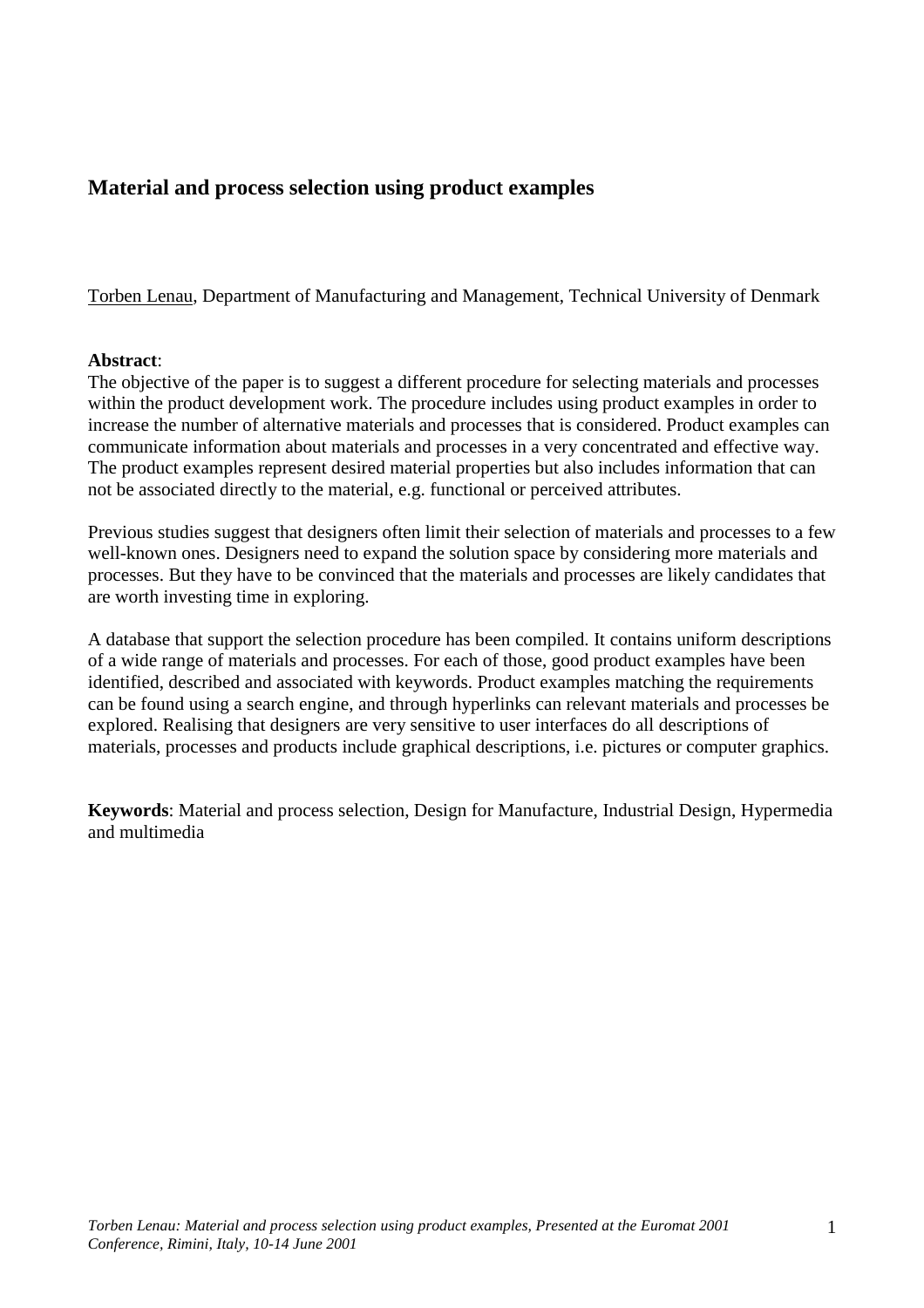# **Background**

New and improved materials keep emerging and there is a rapid development within manufacturing processes. For example is plastic today used in quality products as well as complicated high tech products. Earlier it was considered as a discount material. Advanced carbon fibre composites makes significant weight reductions possible and is today used in many sport products and in transport equipment. With sintering techniques metal parts are produced without material waste and with drastically reduced energy consumption. Surface technology offer many possibilities for changing the surface of the materials and add new properties to them.

This rapid development can be difficult to follow and it is not always clear to industrial and engineering designers, how they can be exploited. It is important that the materials and the manufacturing are considered as part of the product already early in the design stage. Many costly changes can be avoided if the right choices are made. New products can even be directly inspired by the new technological possibilities.

The objective of the present paper is to suggest ways of communicating information about materials and manufacturing processes in a more efficient way. Previous studies suggest that designers often limit their selection of materials and processes to a few well-known ones (1). This is unfortunate when new and innovative products are desired. A reason could be that the designer avoids risks. Another simple and very important reason is that the existence of the material or manufacturing process is not known or that it is wrongly believed not to be suitable. Only little help is found in existing literature to help this problem (2). The structure of common sources requires that the material or the process sought after have to be known in the first place. This is the case for most of the existing literature on manufacturing processes and materials. The problem for the designer is to set up a list of alternative materials and/or processes that could be worth while exploring. They have questions like: How good is the material? What has it been used for? Was it a success? Is it worth while spending further time on investigating it?

Product development involves several competences. Engineering and industrial design activities are both concerned with material and process selection, but the level of detail and the focus within the designwork are different. Industrial designers are often involved in more comprehensive redesign of products or completely new designs. They will therefore often be more willingly to consider new materials, since their dependency of previous solutions is less distinct.

Industrial design is often associated with the term styling, which means an aesthetically pleasing shaping of the external shell of a product. But industrial design includes more than the mere styling. A good industrial designer will plan the identity of the product and shape it in accordance with it. To build identity into the product is very important. Many products are today sold based on the image it adds to the consumer. There are numerous examples in cars, clothes or leisure equipment. But the identity is also important for the user's comprehension of the product and the choice of material can have significant impact on whether the product is seen as a quality or a discount product.

The designer will consider the user interface and try to understand how the user sees the product. They are furthermore well trained in visualising product concepts using both hand sketching, computer drawing and physical modelling. An industrial designer is an important participant in the whole product development, and can have the determining influence on the materials and processes that are selected. Product examples are often used (for example by material vendors) to convince the designers that the material and production process successfully have been used before and consequently reduce the feeling of taking a risk.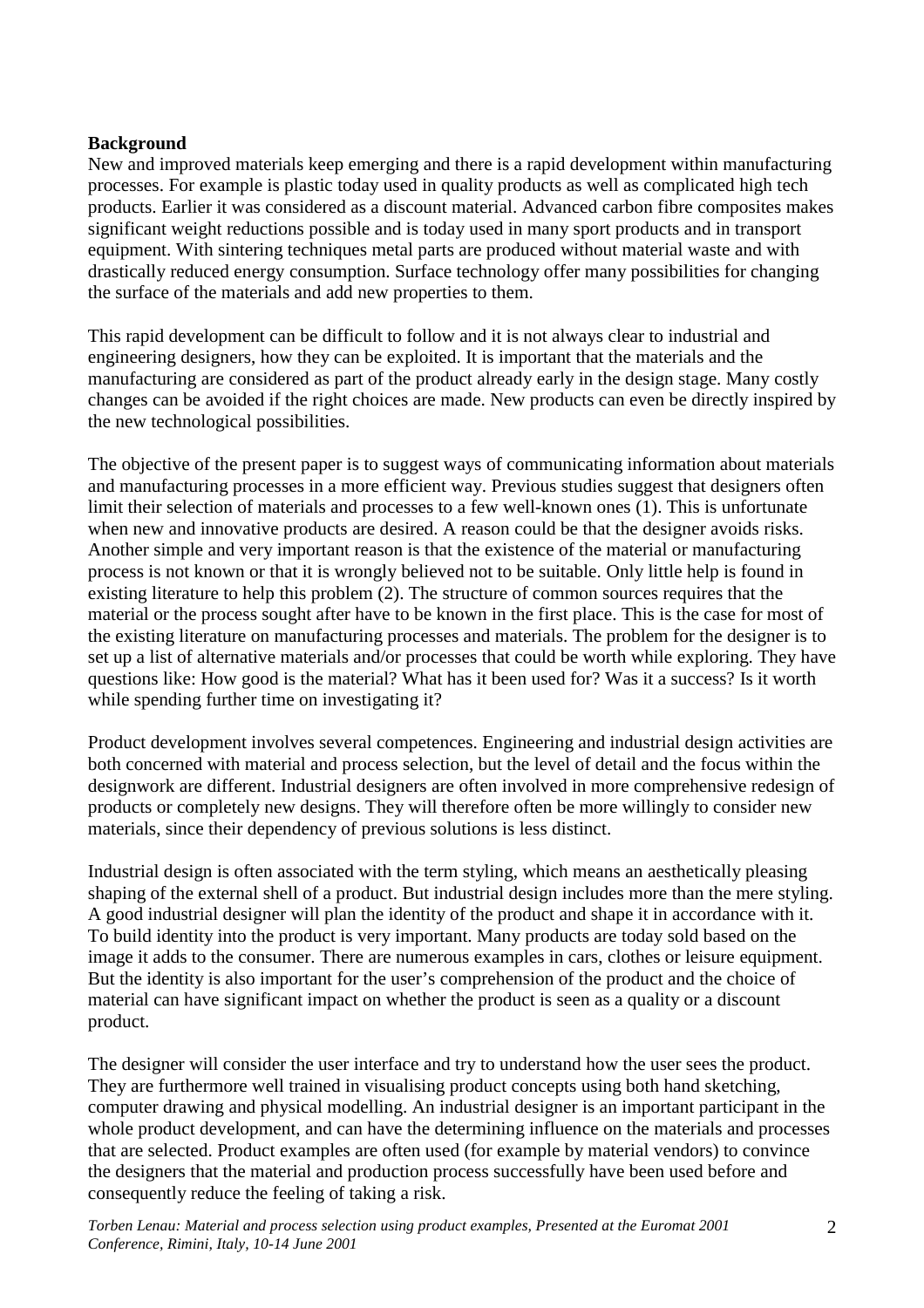Without the materials and the production facility there is no product. The fact that there are many different materials and that they can be manufactured in many different ways gives the practical possibilities for the design of the product. They are in other words the degrees of freedom available to the designer. And they can be a valuable inspiration source for re-creation of products. In order to get a good product the designer should not only select a suitable material but also think about the special properties of the material and of the possibilities that the manufacturing of it gives. The first products in plastic were not very successful and part of the reason was that they were designed as metal look-a-likes instead of utilising the benefits of the material.

#### **Approaches to material and process selection**

Jakobsen (3) describes how the selection of product function (F), materials (M), production processes (P) and shape (S) is very closely interrelated (figure 2) and that different sequences or strategies for the selection of the 4 aspects can be followed. The sequence FSMP for example means that first is the product function considered followed by determination of the shape of the part. Then a material is selected and finally the manufacturing process is found.

This can be illustrated using a frame for a bicycle as an example. All the examples assume the same functionality, i.e. physical connections between front and back wheel, pedals and saddle. Using the FSMP sequence a traditional double diamond frame using tubes determines the shape. Aluminium can then be selected as material and finally manufacturing processes can be tube drawing and welding. A FSPM is similar but following the choice of shape the selection of tube drawing and soldering result in another material selection, namely steel. FMPS is followed if it is decided to use carbon reinforced epoxy for the frame. The shape can first be determined after the selection of manufacturing process, for example hand lay-up. If a pre-preg technology or a pultrusion process is selected the possible geometries are quite different. Using FPMS a super plastic material pressing can be selected followed by possible materials, e.g. a specific type of aluminium. Finally a plate frame is sketched as a non-symmetrical S-shape.



**Figure** 1. Product function (F), materials (M), production processes (P) and shape (S) is very closely interrelated (3)

A very commonly used approach to material and process selection is the one that many material databases support, e.g. Matweb (4), Campus (5) or CES (6). It can be called a property based search, since the function and the overall shape of the part/product should be determined first and then possible materials and processes can be searched, most often based on desired properties. This can be expressed as FSMP or FSPM.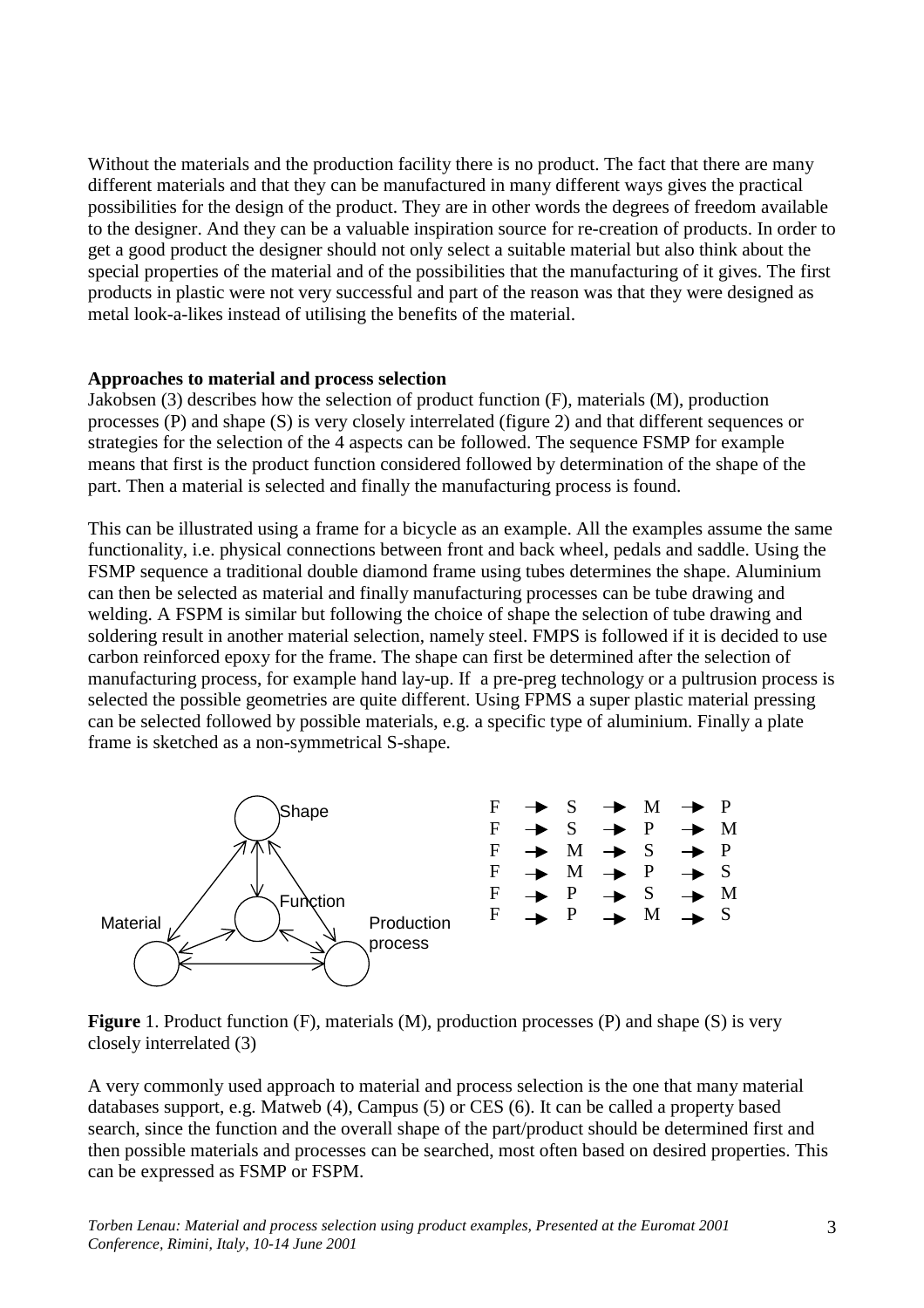Other work has proposed to use a morphology (7) in order to expand the solution space regarding manufacturing processes. The morphology describes patterns of motion, energy transfer, materials states before and after transformation etc. The morphology supports a selection sequence expressed as FSMP.

Some designers are trained in a craft profession like ceramics, glass, textiles or wooden furniture. Their approach to material and process selection is often to explore a given material by experimenting with different ways of processing and treating it. Through the experiments shapes or surface textures that was not foreseen emerges. This approach is FMPS.



**Figure** 2. Using material/process combination for generating different shapes for a bottle opener (8).

Haudrum (8) suggests that the designer, on the basis of the given functions of the component, sketches a number of solutions consisting of material, production process and shape. With each of the relevant material/production process combinations in mind a number of shapes are sketched as illustrated in figure 2. In this way very different shapes can be generated. Furthermore is it more likely that the sketched solutions are actually produceable by the given production methods. This is either a FPMS or an FMPS approach. The number of combinations can however become very large and there is therefore a need for limiting the number of alternatives i.e. the solution space.

The product-based approach presented in this paper uses the approaches FPMS or FMPS.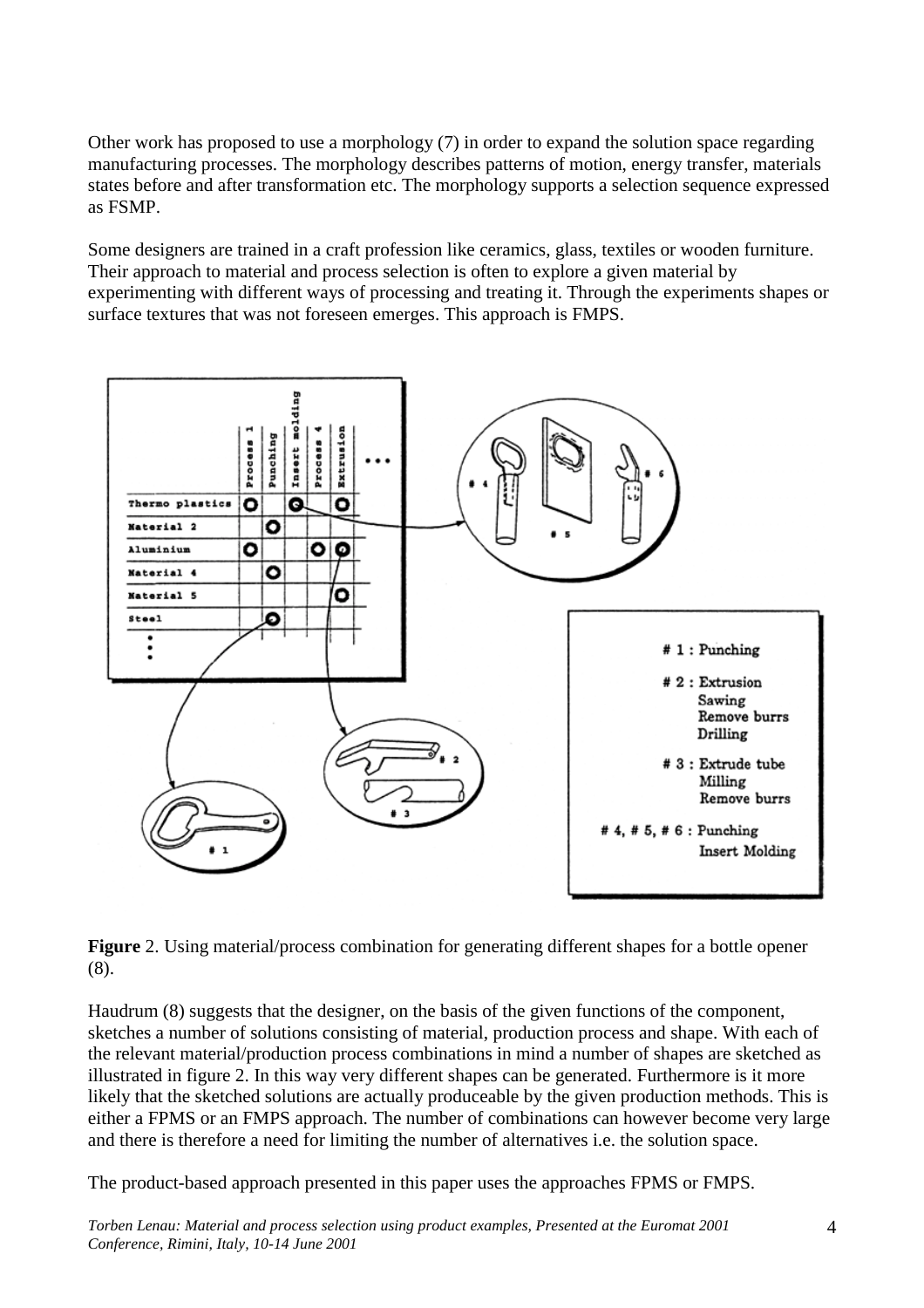# **The product-based approach**

A basic assumption of the work presented here is that a more limited expansion of the solution space can be made by introducing the designers to good product examples that utilise a specific material or process.

The approach can be described as

- a) formulate requirements to the product
- b) search for products satisfying these requirements

c) display the found products with emphasis on the graphical presentation for more effective communication

- d) link to relevant materials and manufacturing processes and to other products
- e) select relevant candidate materials and manufacturing processes
- f) sketch product solutions for each material/ manufacturing process combination
- g) evaluate and select based on the product solutions

A database has been compiled that support the approach (9). It contains uniform descriptions of a wide range of materials and processes (about 150). For each of those, good product examples have been identified, described and associated with keywords. The typical products are selected for the database in order to illustrate special characteristics or features for each material or process. These features are described in the attached textual description, and the graphical illustration is made so it highlights these arguments. Using good product examples makes it possible to communicate central information about materials and manufacturing processes in a very concentrated way. In this way designers may be convinced to consider more materials and production processes.

A list of keywords describing typical requirements have been compiled based on an analysis of the major arguments for material/ manufacturing process selection for the products. In order to use the keywords for search purposes they are formulated as short as possible, e.g. instead of low weight only the word weight is used. The keywords describe as different product properties as strength, stiffness, container, ageing, wear and environment.

The search engine will find all products that include the search words in their description. In the design process there may be a need to find out how a certain property can be obtained, e.g. wear resistance, low weight, a certain function or special aesthetic properties. A search will then find product examples that illustrate how these problems have previously been solved. From each product there is a link to the materials and processes used. The idea is that seeing examples of successful applications may motivate the designer to invest more time in exploring materials and processes that they either did not know about or did not think of as a solution.



**Figure** 3. A paper puncher made by extrusion of aluminium (9).

Based on the found products and associated materials and manufacturing processes, the designer can make a list of candidate materials and production processes. For each combination of those the designer should sketch a product, e.g. sketch how a paper puncher can be made from aluminium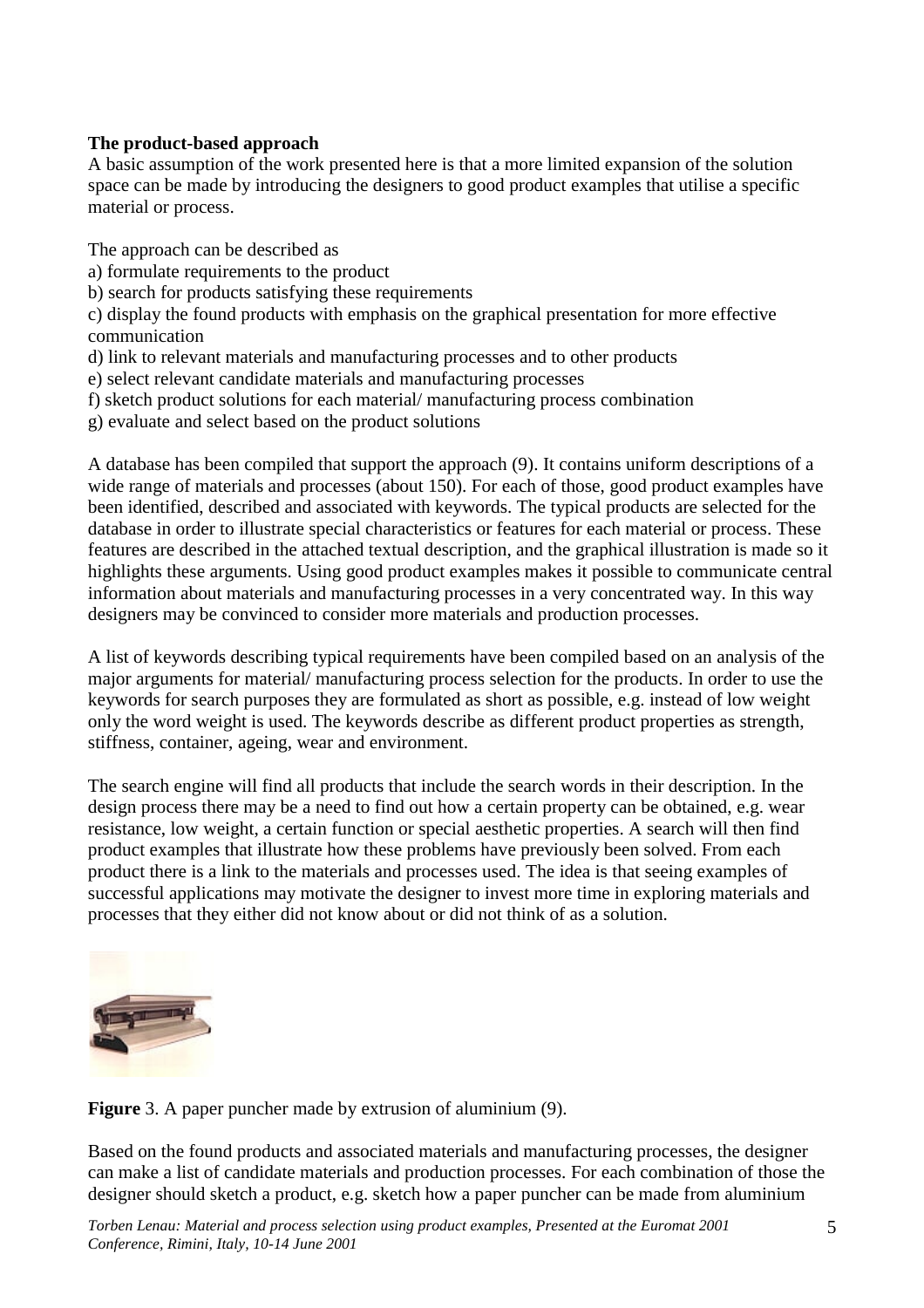using extrusion or from injection moulded plastic. The material and process selection is then determined by which product solution that is most promising.

#### **Product examples in material selection**

Using product examples in material and process selection can be illustrated with a few examples.

Reduced weight is desirable in many cases like transport equipment, furniture and movable products. A search could result in the following very different products: Plywood chair, gear box, canoe and pedestrian bridge. The chair shows that plywood can be used for very light weight products given a well designed structure. The gear box made from diecasted magnesium convinces that the material can be used in outdoor applications without special protection. This hopefully shakes the scepticism to magnesium that is often thought of as expensive, inflammable and highly vulnerable to corrosion. The canoe being 5 meters long only weighing about 5 kg illustrates the powerful properties of advanced composite materials including carbon fibres and epoxy. The pedestrian bridge made from glass fibre reinforced polyester proves that it is feasible and advantageous to use the material for products that are heavily dominated by traditional materials like steel and concrete. The bridge shows that not only is a weight reduction of up to 70% possible. Life times on about 30 years without maintenance is impressive for a material group (polymers) generally known to have poor outdoor performance. The examples show that light weight products can be made from light weight materials as well as more heavy materials used in the right structure.



**Figure** 4. Products characterised by the keyword "weight": Plywood chair, composite canoe, pedestrian bridge (9).

Reduced wear is often associated with harder materials but a search can only partly confirm this. A wear resistant harrow pin can be made from a mixture of steel and ceramic material using powder compaction. The mixture gives the best from both materials: The wear resistancy from the ceramics and the ductility from the steel. A ceramic blade razor shows that cutting edges will remain sharp much longer when zirconium oxide ceramics are used. But that a self-lubricating bronze bearing exhibits good wear properties is not due its hardness property but rather to the lubrication mechanism. And that a significant improved wear resistance can be found in a soft elastomer horse shoe is a surprise to many.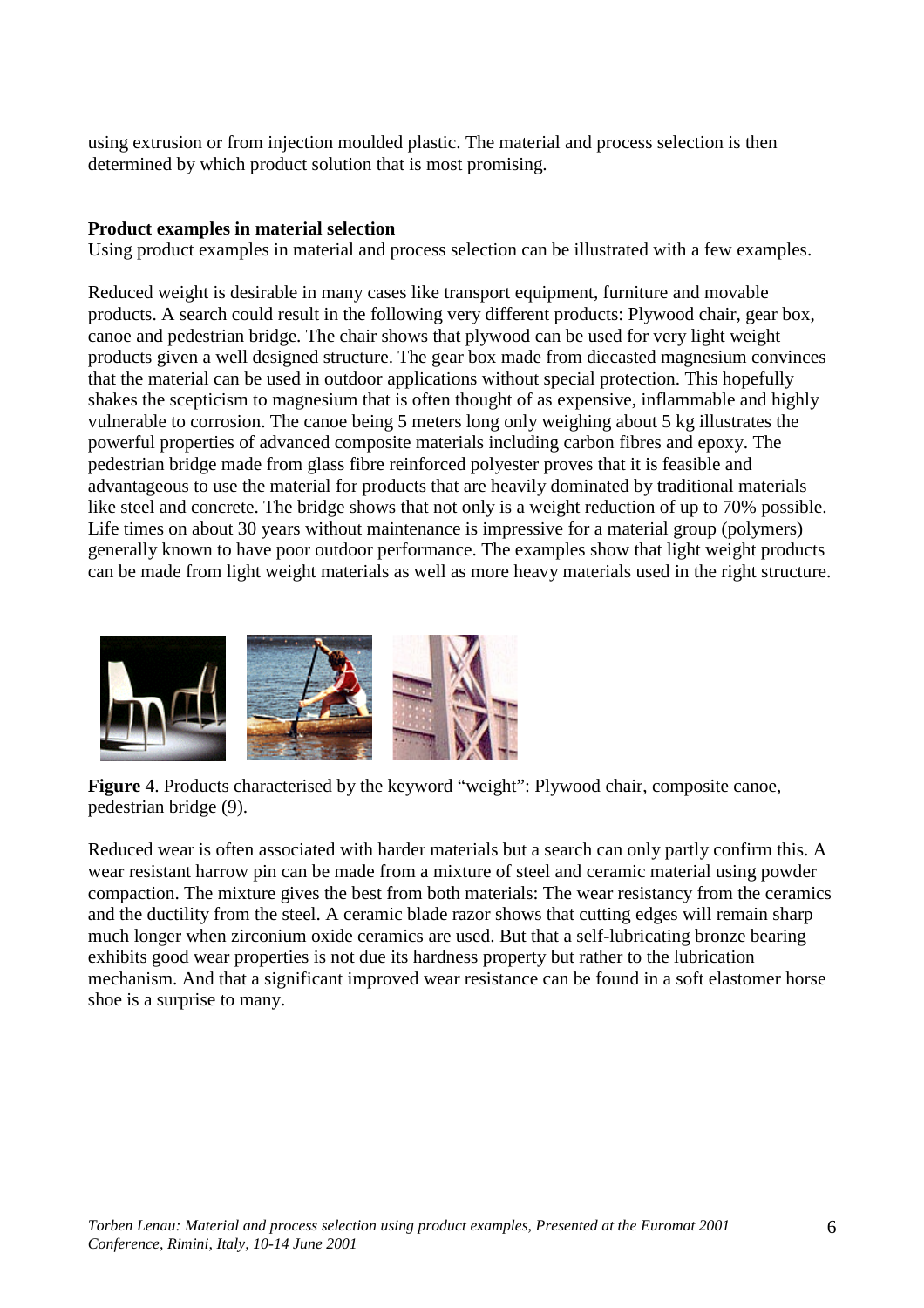

**Figure** 5. Products characterised by the keyword "wear": Harrow pin, razor, bearing, horse shoe (9).

A search for transparent products will confirm that many polymer materials can be used but it will also bring surprises. A tail light glass for a car is made in acrylic polymer, and the product example shows how different colours can be integrated using a multicolour injection moulding process. The tail light glass also illustrates that PMMA are used in a product which is exposed to extreme weather conditions. By using the link to the PMMA material description it can be confirmed that the material has good weather resistance, one can se that it not suited for harsh chemicals and that is also used for sanitary products. A recyclable bottle for mineral water shows not only that a transparent pressure container can be made. It also illustrates that the material can withstand the hot water and harsh chemicals used when cleaning the bottle and still be suitable for food packaging. A transparent  $CO<sub>2</sub>$  container made from glass fibre reinforced epoxy shows not only that transparent materials can be made that holds high pressures. It also shows that a composite material can be made transparent. An ice-cube plastic bag shows that the very inexpensive and low-grade plastic used here can withstand severe cold temperatures. A surprise is that metal films become transparent when they are thin enough. A certain type of insulating window is coated with a thin layer of aluminium to reflect the infrared heating waves back into the building. Another window is coated with a thin electricity-powered metal film that works as a built-in heater in order to avoid the cold areas at the bottom of the window.



**Figure** 6. Products characterised by the keyword "transparent": Tail light glass, mineral water bottle, ice cube bag, CO2 container (9).

# **The importance of graphics**

Realising that designers are very sensitive to user interfaces, the development group for the database included both graphical/communication designers as well as industrial designers. In the database do all descriptions of materials, processes and products include graphical descriptions, i.e. pictures or computer graphics. Graphics are also unique for communicating large amount of information on little space. A picture of a material tells about possible surface quality, colours, reflections etc. A product picture gives both direct information about the appearance of the product but also indirect information about strength, stiffness, wear properties, corrosion, human compatibility, and many other properties.

Since the visual appearance of the materials is very important to industrial designers, it is important that product examples as well as material descriptions include good illustrations of the visual properties. The illustrations furthermore have the advantage that they can include quite a lot of